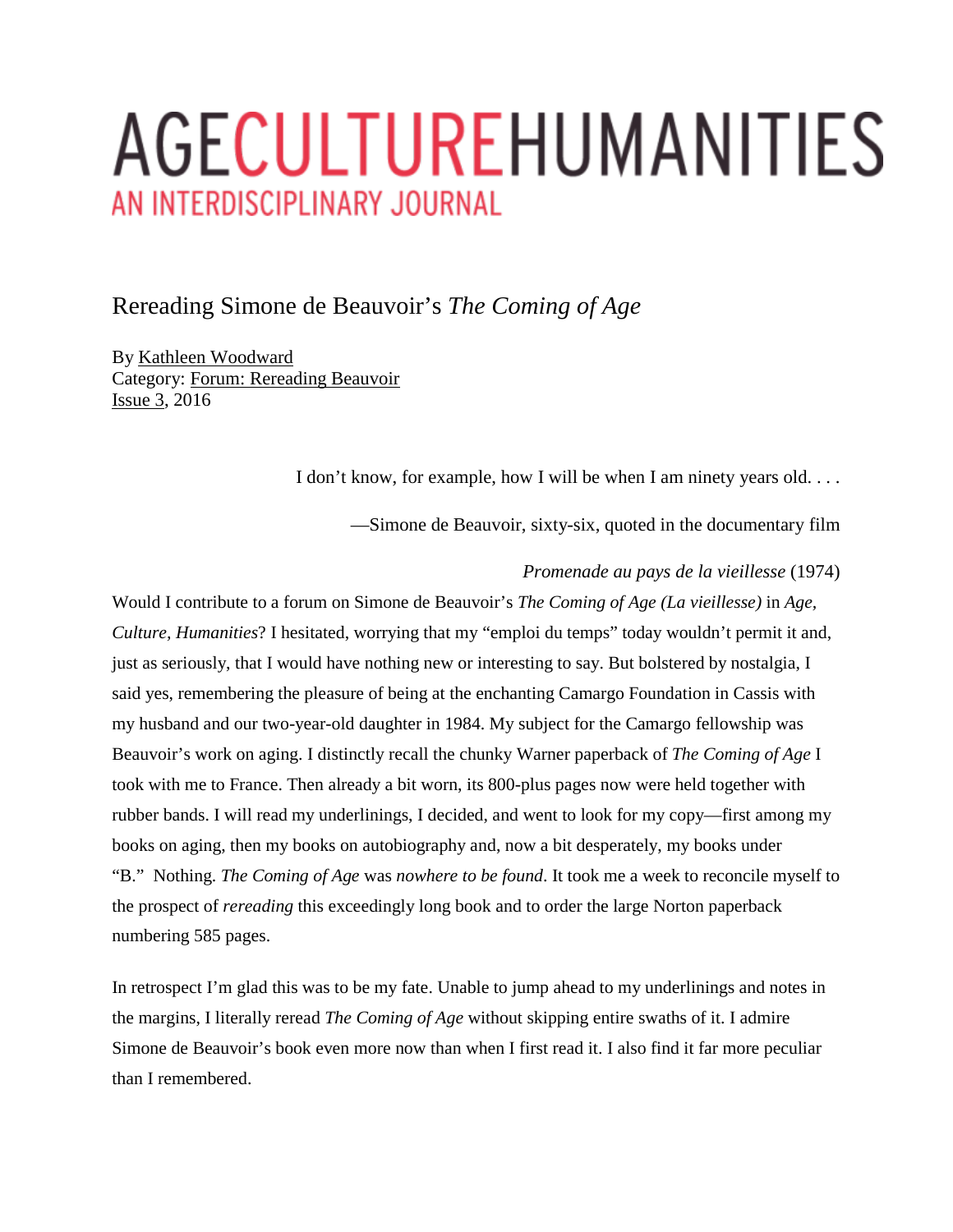Published in France in 1970, *The Coming of Age* is the inaugural and inimitable study of the scandalous treatment of aging and the elderly in today's capitalist societies[.\[1\]](https://ageculturehumanities.org/WP/rereading-simone-de-beauvoirs-the-coming-of-age/#_edn1) For *The Second Sex*, Beauvoir's groundbreaking 1949 feminist study of the subordination of women under patriarchy, there was no established method or model. Similarly, there was no established method or model for the study of aging. Beauvoir had to invent a way to pursue this enormous subject. What did she do? She did not adopt a particular method, not even philosophically, although she does think through the lenses of phenomenology and existentialism as well as Marxist theory and psychoanalysis (she has been criticized for her lack of a consistent method, predominantly by philosophers). She surveyed and synthesized what she had found in multiple domains, including biology, anthropology, philosophy, and the historical and cultural record, drawing it all together to argue with no holds barred that the elderly are not only marginalized in contemporary capitalist societies, they are dehumanized.

In the early 1980s I was a relatively young academic and judged, somewhat impatiently, *The Coming of Age* as an undisciplined, additive, and often numbingly encyclopedic view of aging from too many perspectives. As an academic devoted to literary and cultural studies I also rued what read to me as overly long plot summaries of novels and of people's lives[.\[2\]](https://ageculturehumanities.org/WP/rereading-simone-de-beauvoirs-the-coming-of-age/#_edn2) Today I regard in awe Beauvoir's clear-eyed understanding of the entanglements, to use Karen Barad's term, of the multiple factors that contribute to producing the *experience* of aging—economic, biological, social, statistical, historical, and cultural, among them, as well as gender and, importantly, personal temperament. As Beauvoir writes in the Preface, "The individual is conditioned by society's theoretical and practical attitude towards him. An analytical description of the various aspects of old age is therefore not enough: each reacts upon all the others and is at the same time affected by them, and it is in the undefined flow of this circular process that old age must be understood. That is why a study of old age must try to be exhaustive" (9). And exhaustive it was! Today I understand the first half of *The Coming of Age*—aging as seen from "without"—as fundamentally in the service of the second half of her book—aging as "being-in-the world."

It is gratifying to me that Beauvoir's approach is profoundly humanistic, emphasizing *what aging feels like* to those who inhabit the temporality of old age, particularly in capitalist economies; deemed no longer productive and ejected from the labor market, they are stripped of status and the means to pursue a livelihood precisely at the moment they are experiencing what she straightforwardly identifies as biological decline. Beauvoir writes as a moral philosopher, relentlessly intent on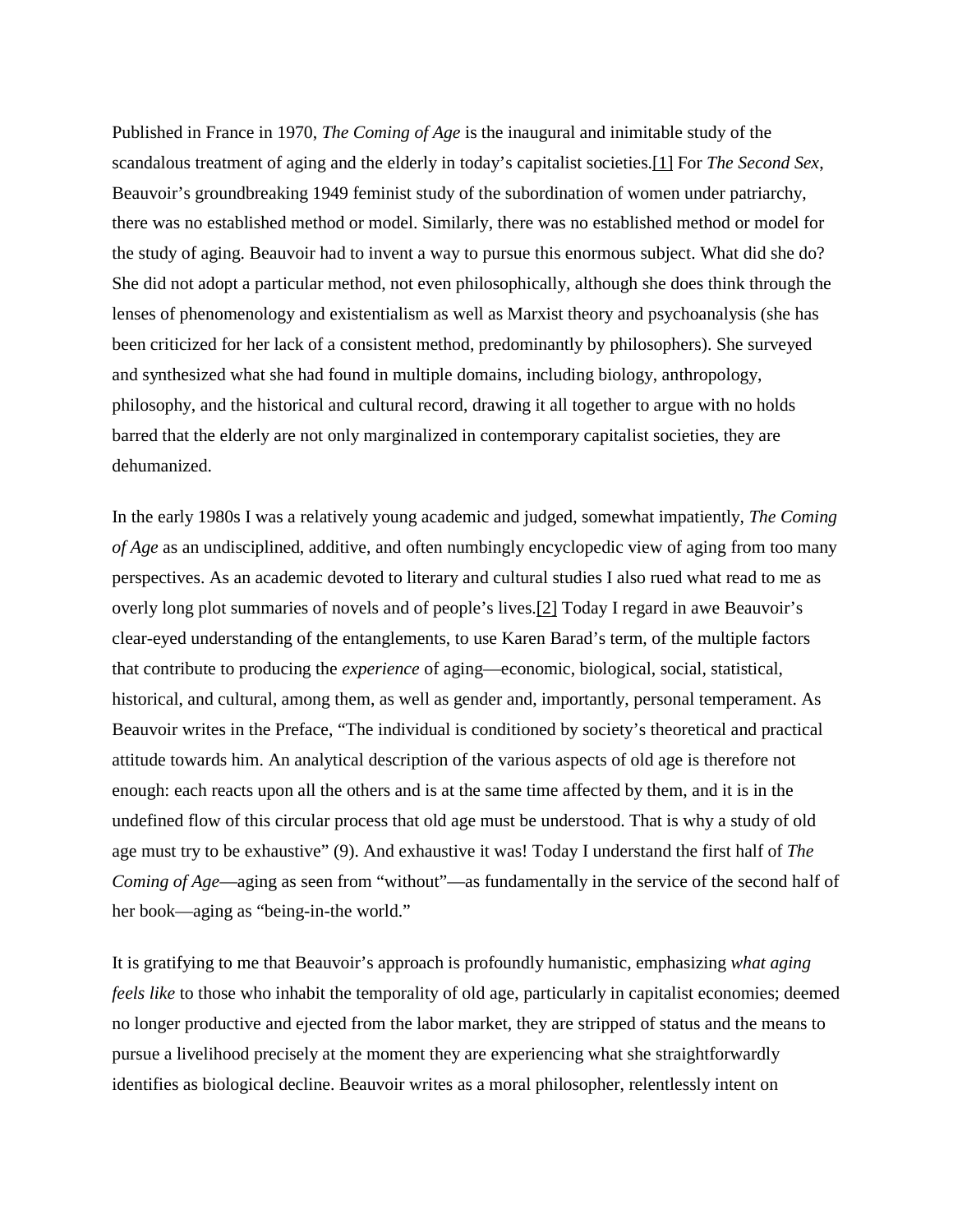exposing the precarity of aging. She underscores that "old age has become the object of a policy" (221), a point we might be more likely to associate with Foucault. The French policy of institutionalizing the elderly poor, she writes, "may be summed up in a few words—abandonment, segregation, decay, dementia, death" (256). I have often remarked that the translation of *La vieillesse* as *The Coming of Age* for the American edition was an index of the American dark phobia of aging, a way of concealing the very subject of the book. It occurs to me now that the double entendre in *The Coming of Age* is improbably appropriate, conveying the menace she believed that old age carries.

Significantly, Beauvoir writes using not only the philosophical "I" (the "I" in general) but also in her own voice. As a writer, she is embodied. I imagine her in the old Bibliothèque nationale de France on the rue de Richelieu in central Paris, sitting at a long wooden table, taking notes by hand, engaging in this far-reaching research from so many angles, reading and requesting more books, thinking and writing, and then writing more. I didn't remember that as part of her research she had visited statesponsored institutions for the elderly in France and was impressed to (re)discover that she writes about it in outrage, telling her readers that it "wrung" her "heart to see the utter listlessness bred by life in an institution" (259).

As a woman and academic who lives in the anti-intellectual United States, I also find it inspiring that Beauvoir intended *The Coming of Age* for an educated public audience, not one strictly academic. As had no other woman before her, Beauvoir succeeded as a public intellectual, writer, and activist, devoting herself, on behalf of both women and the elderly, to the study of egregious unequal power relations and to advocacy. Hers is an immense achievement. Would that more of us today had such ambitions and the confidence as well as the encouragement and the means to undertake what some of us in the academy today call public-facing work. Would, too, that more people were aware of *The Coming of Age* and would take up the subject of old age[.\[3\]](https://ageculturehumanities.org/WP/rereading-simone-de-beauvoirs-the-coming-of-age/#_edn3) For it remains the case today that aging, in comparison with research on sexual and racial difference, has been virtually ignored in the humanities. Age is still the missing category in cultural studies. I am reminded of Beauvoir's exasperation in *The Coming of Age* that the same banal and contradictory stereotypes about aging and the elderly are repeated, *endlessly*, throughout the centuries even as the idea and lived experience of aging have become "richer over time" (211). It drives her crazy that "nobody pays any attention" to the fact that these clichés continue to circulate ubiquitously (211). I can imagine the frustration she would have felt seeing this single, benighted sentence about *The*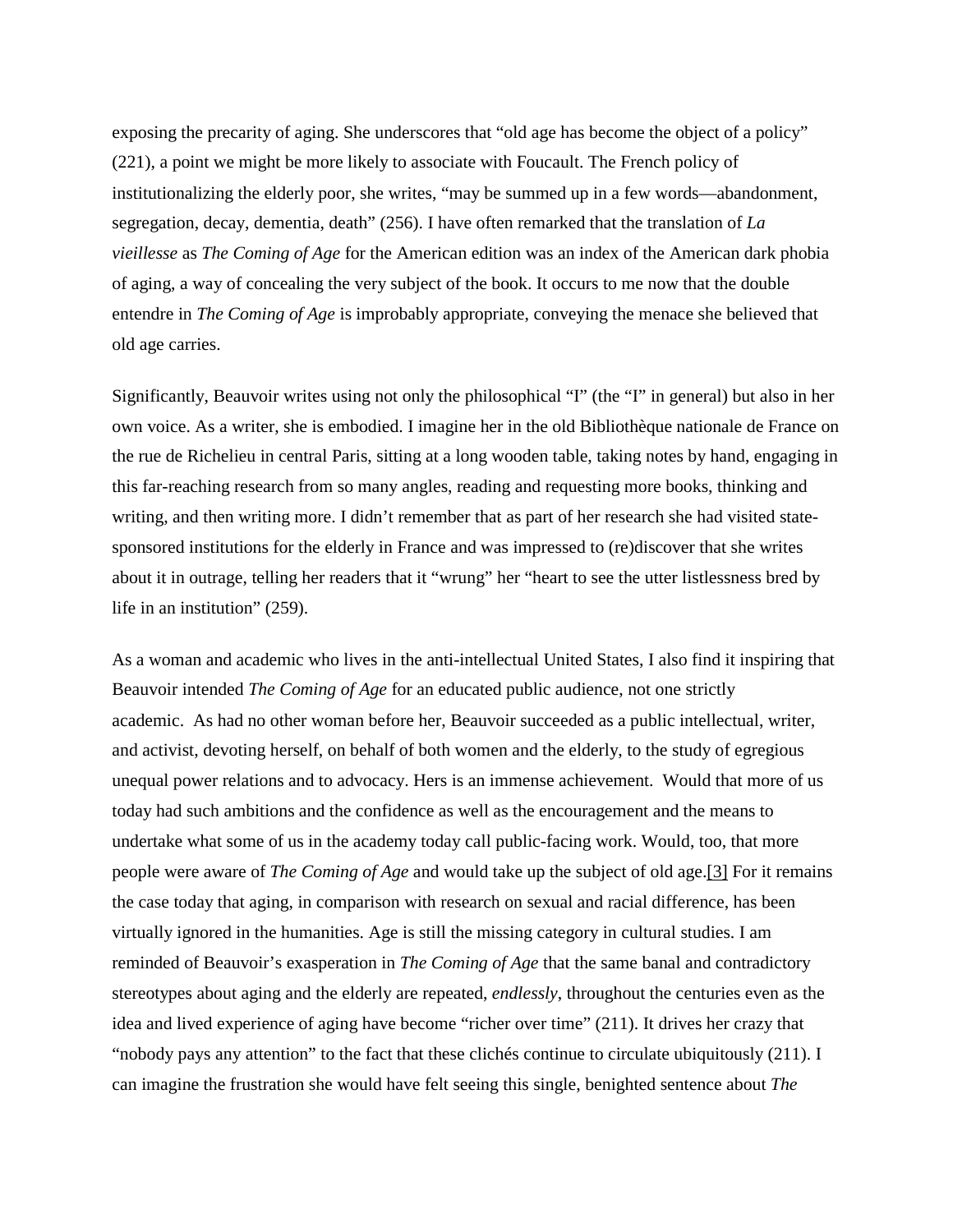*Coming of Age* on the [Wikipedia page devoted to her:](https://en.wikipedia.org/wiki/Simone_de_Beauvoir) "Her 1970 long essay La Vieillesse (*The Coming of Age*) is a rare instance of an intellectual meditation on the decline and solitude all humans experience if they do not die before about the age of 60.["\[4\]](https://ageculturehumanities.org/WP/rereading-simone-de-beauvoirs-the-coming-of-age/#_edn4) On the contrary, Beauvoir was supremely clear—I am proud that this is the case—that for an individual the meanings of social age, biological age, and psychological age rarely coincide. And for her as an individual, old age was not to be an experience of abject solitude.

\*

Thirty-five years ago I read *The Coming of Age*, along with Beauvoir's novels and memoirs, predominantly in terms of her intensely dark personal view of aging as a dreaded decline and diminishment. I agreed with her fundamentally Marxist analysis of the precarious place of the elderly today[.\[5\]](https://ageculturehumanities.org/WP/rereading-simone-de-beauvoirs-the-coming-of-age/#_edn5) But I was troubled by her flat-out pronouncement early in *The Coming of Age* that the biological face of old age, "in so far as it is summed up by the words decrepitude, ugliness and illhealth," provokes "instant repulsion" (40). Why, if decline and precarity are to be our future, are we indifferent at best and cruel at worst to the fate of the elderly, a fate that we ourselves are destined to experience if we live into old age? Self-defense is the principal answer Beauvoir gives to this fundamental question. I agreed then, and I do now, that a protective reflex to shield ourselves from decline and death might contribute to producing an individual's willful blindness toward their own aging as well as neglect on the part of society as a whole. But certainly, I thought, this totalizing argument of "repulsion"—of deep-seated aversion—had something strange and extreme about it.

I was puzzled by the continual crises of her own aging that punctuate Beauvoir's four memoirs beginning in her late twenties (!). She tells us, over and over, that she was aging, she had crossed the line, she was old. What accounted for such a punishing view of her own aging? Was there a connection between her conviction that old age in others produces "instant repulsion" and her own depressive certitude at multiple points in her life that she had definitively aged? I undertook to read Beauvoir's work symptomatically—psychologically and psychoanalytically (the literary critic Rita Felski might say that I was reading her "diagnostically"). My argument in "Simone de Beauvoir: Aging and Its Discontents," published in 1988, was that Beauvoir had a deep-seated abhorrence of bodily transformation in general and lived in perpetual anxiety of abandonment, in particular in fear of the loss of Sartre. I argued that her writing—that is to say, drawing on her vocabulary, her *projects*—provided her with a way of wrestling with prospective melancholia.. I concluded that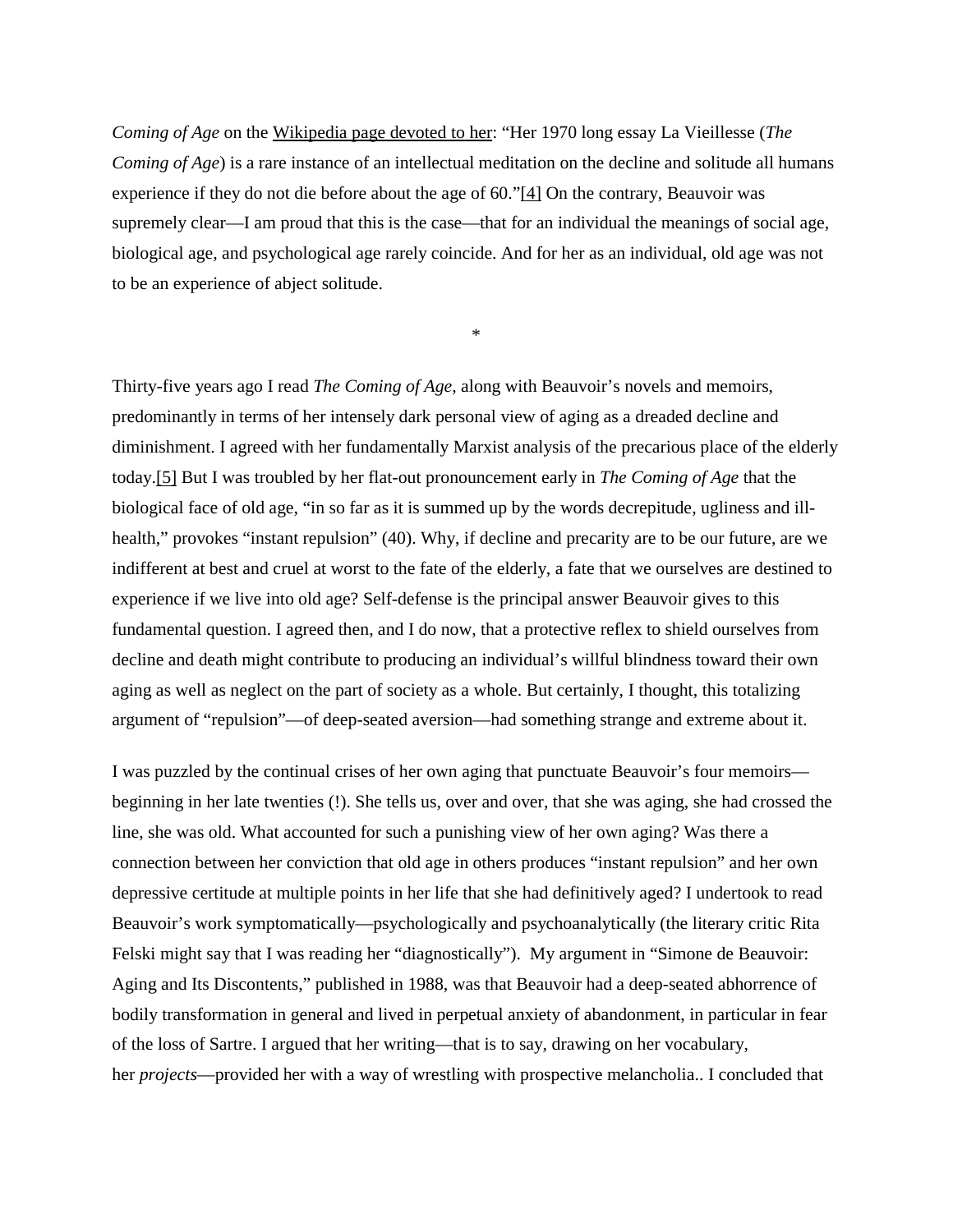Beauvoir had an especially virulent view of aging and old age in great part for complex personal reasons.

That her personal and profoundly pessimistic dread of aging may have provided her with the insight to see the appalling conditions of the elderly in the France of her day and the energy to study aging throughout history hadn't occurred to me.

In addition, I found *myself* reassured—even relieved—that ultimately Beauvoir's own experience in her last years rescued her from what she had feared. After Sartre's death in 1980 (Beauvoir was seventy-two at the time), she drew close to the philosopher Sylvie le Bon, whom she adopted. Later Beauvoir confided that she was certain—she was *secure*—that for the rest of her life she would "never be alone" (Schwartzer 21; translation mine). Her own life proved, as it were, that aging and old age were not necessarily to be a wretched trial. I was able to read the story of her life as having a happy ending.<sup>[6]</sup>

\*

When I reread *The Coming of Age* I found myself relating to the second half of the book—aging as "being-in-the world"—quite differently. It's not that I disagree with what I have previously written and wish to disavow the essays that engage with Beauvoir's views of aging[.\[7\]](https://ageculturehumanities.org/WP/rereading-simone-de-beauvoirs-the-coming-of-age/#_edn7) It's that I read this section less as a person who studies the representation of aging and more as a person who is now tenplus years older than Beauvoir was when *The Coming of Age* was published in 1970. I wanted to know more about Beauvoir's actual experience of aging after the appearance of *The Coming of Age* when, by her own account, she was in radiant health. I was especially interested in the years after Sartre's death in 1980. If before I had focused on Beauvoir's insistence as an existentialist that it is dedication to new projects that propel people into a future with meaning, rereading *The Coming of Age* I was gratified to see that she emphasizes *emotional connections* as well as intellectual interests as crucial for a vital old age. I am reminded of Freud's wisdom that our two great tasks in life are to find people to love and work that is of importance to us. In this respect Beauvoir offers Lou Andreas-Salomé as a model, possessing both "intellectual and emotional interests that will stand up to the weight of the years" (518). More generally Beauvoir insists that aging is more difficult for men than it is for women, in great part because the identity of men is perforce bound up with the world of work which, in an urban society, they are forced to leave, whereas women maintain their emotional ties.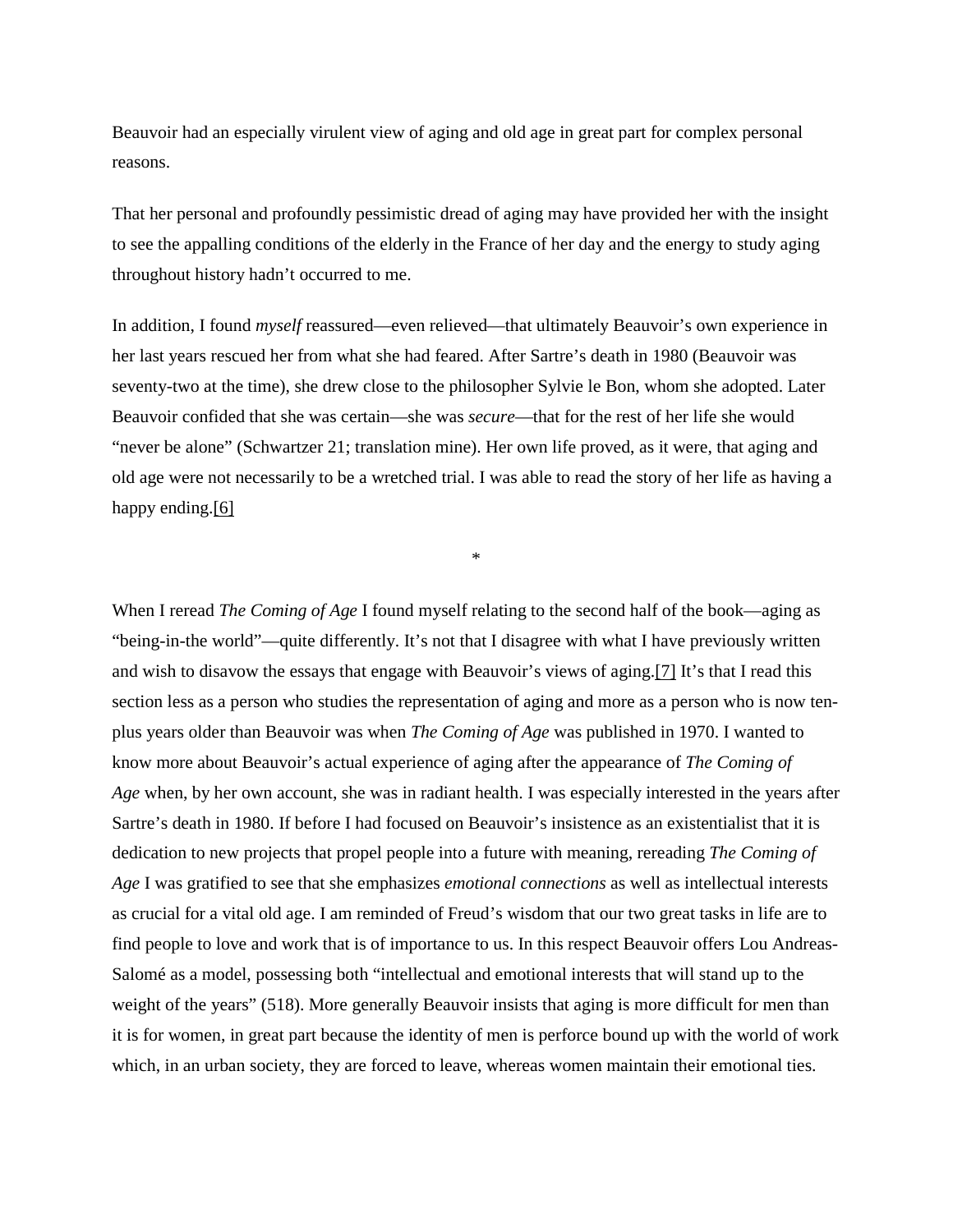I was thus excited to learn in a collection of essays edited by Margaret Simons and dedicated to Beauvoir's political writings that when Beauvoir was sixty-six she made a documentary film based on *La vieillesse*. Directed by the Swedish filmmaker Marianne Arhne, *Promenade au pays de la vieillesse* (*A Walk through the Land of Old Age)* focuses primarily on the experience of aging and the elderly in post-War France. After Sartre's death, Beauvoir thus involved herself in a completely new kind of project, a venture in collaborative work in a new medium that had an activist agenda. Bravo! She had not only forged new and strong emotional ties, she had also responded to the invitation to invent a new way of working in the world.

I have not seen the film; unfortunately it is not readily accessible. A few clips, however, are available on the web and a complete transcript of *Promenade* in English, provided by Oliver Davis, is included in *Simone de Beauvoir: Political Writings*. It is intriguing to me that Beauvoir says, "I don't know, for example, how I will be when I am ninety years old," thereby giving voice not only to the radical contingency and variability of the experience of aging and being old but also to the psychic possibility that she might very well have a long life ahead of her[.\[8\]](https://ageculturehumanities.org/WP/rereading-simone-de-beauvoirs-the-coming-of-age/#_edn8) It is in addition fascinating to me—this is the first time I have seen Beauvoir on screen—that she is so resolutely definitive. I should have expected so but still, I was taken by a certain surprise. It seems as if every sentence Beauvoir utters in the clip from *Promenade* is declarative. Her absolute intellectual certitude, supreme clarity, and rapidity of speech and thought are striking on the screen, at least in what I have seen. For me she is also lacking a certain warmth, as if she were reciting what today we call talking points.

Thus it came as a shock to learn in the final pages of Deirdre Bair's *Simone de Beauvoir: A Biography* that Beauvoir—why hadn't I read this book before?—was in poor health for *two years* after Sartre died and that toward the end of her life her adopted daughter and close friends struggled to keep her from drinking, watering down the scotch. I had never thought of Beauvoir as a heavy drinker. But there it was. A kind of ruination of her body. And she did not seem aware of it. Bair tells us:

By the end of 1985, the years of heavy drinking had exacerbated her cirrhotic condition: her belly was so distended that she could not stand up straight. She was so jaundiced that the whites of her eyes were now yellow, turning her cornflower-blue irises into a watery green that sometimes startled people who had not seen her for a while. Even simple tasks such as walking the few steps from her sofa to the refrigerator were agony for her. Horrified guests sat glued to their chairs, wondering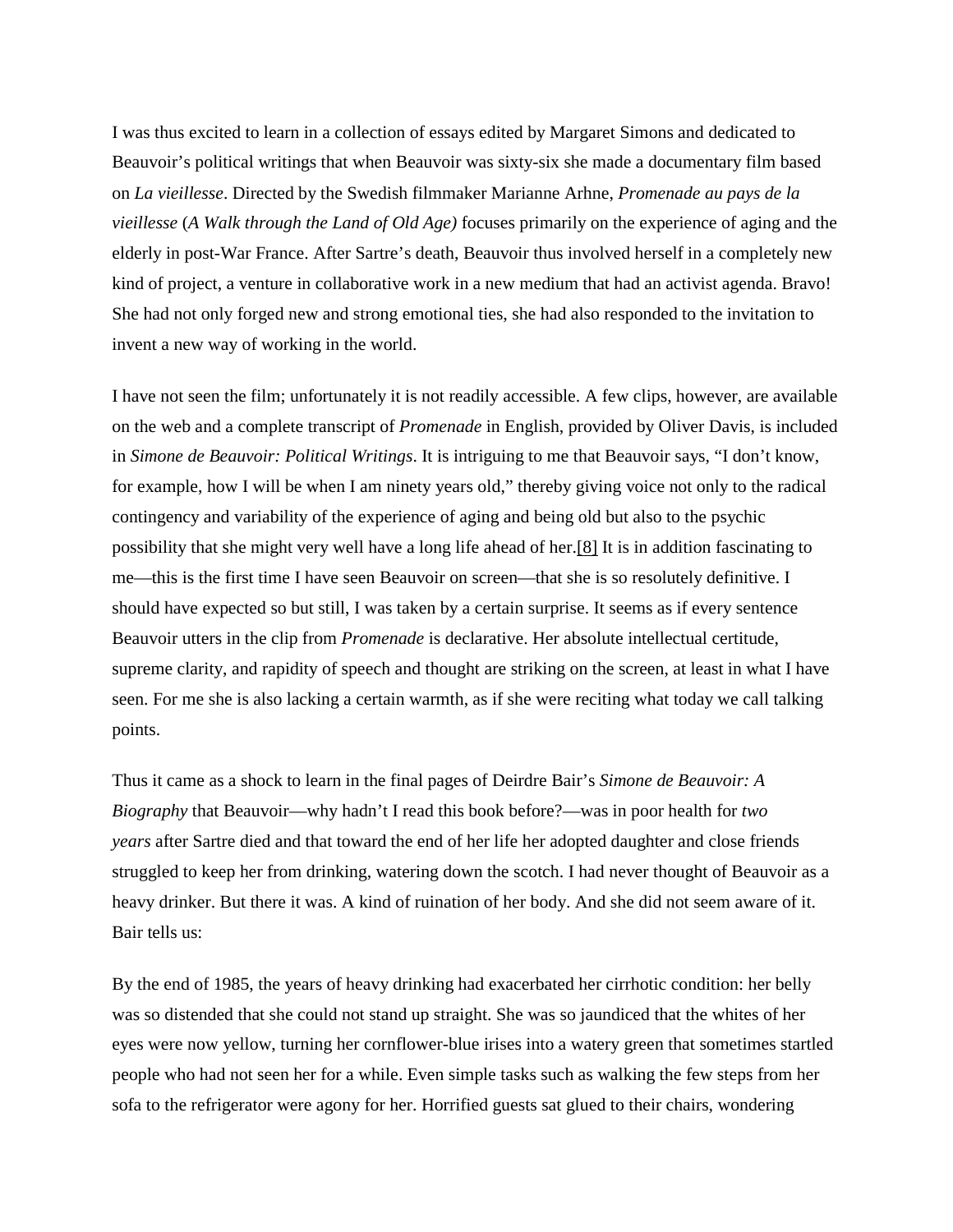whether to get up and help her or pretend that nothing was amiss. She behaved, however, as if nothing were wrong, and insisted on following her usual routine. (612)

Blessedly, Bair also tells us that Beauvoir was possessed of a sharp mind and curiosity about the world until she died.

In *On Rereading* literary critic Patricia Spacks points out that the experience we bring to a text a second time around changes what we find. Spacks focuses on the novel, making a distinction between recreational rereading and professional rereading, the latter being more purposeful, with an emphasis on developing or refining a line of thought, a fresh interpretation. My rereading of *The Coming of Age* provided both less and more than a new interpretation of the book. In fact "interpretation" isn't the right word. I would say that today I am framing *The Coming of Age* differently. I would also say that I'm not reading Beauvoir "against" herself as I had earlier. Rather I am reading *with* her. I am reading autobiographically, as a woman a decade older than was Beauvoir when her book was published, testing my experience against her writing—and life. And from this point of view it is clear to me that while Beauvoir develops a theory of the experience of aging in *The Coming of Age* she does not write as an older woman—or really as a woman at all. She writes from the perspective of a confident and authoritative intellectual who is middle-aged, one who has a melancholy vision of what lies before her. "Generally speaking," she writes, "the old have no refuge from the emptiness of their lives" (459). They are marked by "indifference" (472).

Beauvoir's foundational argument—it is phenomenological, it is existential, it is dialectical—is that we are made aware of the adverse condition of aging and being old by the Other, or what I have in another essay called the youthful structure of the look[.\[9\]](https://ageculturehumanities.org/WP/rereading-simone-de-beauvoirs-the-coming-of-age/#_edn9) It is a stigmatizing social judgment, made worse by our internalization of it. In 1983 at the very first academic conference on aging I ever organized, the intrepid literary and cultural critic Leslie Fiedler made this point in his inimitable style. In his simultaneously hilarious and trenchant way, he pointed to the direct mail he was receiving—he was then sixty-six—that offered ways to increase sexual potency (it was a bit of a hook, one that took us to a meditation on aging and erotic desire, a subject that was of great interest to Beauvoir as well). Thirteen years later at another conference on aging I organized (this one focused on women and aging), the irrepressible, brilliant film and television critic Patricia Mellencamp opened her presentation with a personal story about suddenly becoming an old woman in the eyes of others. A fall on the ice while she was walking in the park knocked her unconscious and, carrying no identification, she was, as she later learned, literally labeled "elderly" by her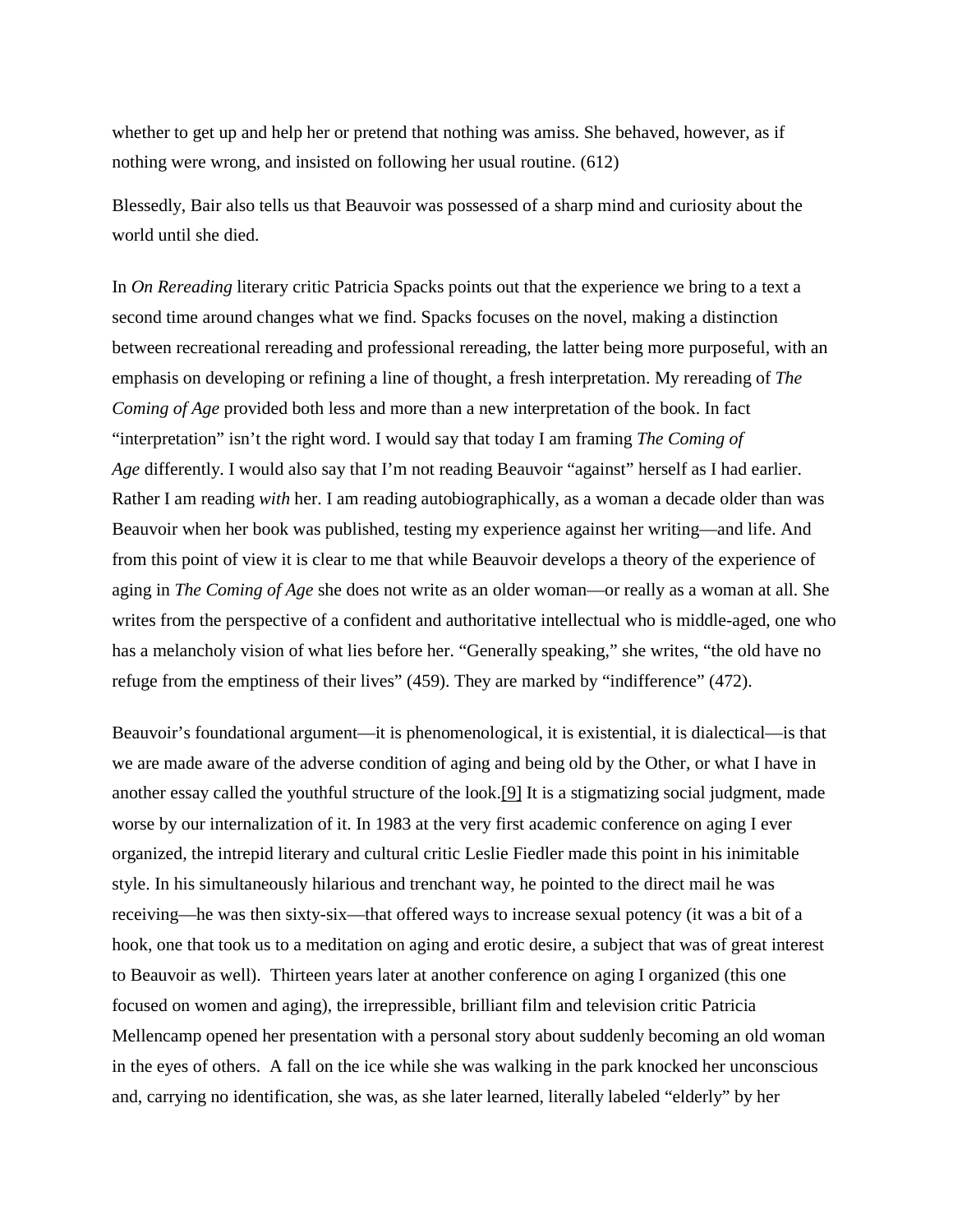rescuers; she was fifty-five at the time! By her own admission, after her recovery she turned back into a middle-aged woman. Both are examples of what Margaret Gullette has wonderfully called "age autobiography," self-reflective stories of the experience we have of being aged by culture, by the Other.

What autobiographical age stories do I have to tell? It makes me smile—it is a wry ironic smile— to realize that I too, like virtually everyone else who is older, insist that I don't *feel* old, although I detest the bromide that we are only as old as we feel. Not so! Like Fiedler, I receive direct mail brochures that are aging related, but mine are for retirement communities; frankly, they haven't had the effect of psychologically "aging" me, at least not to my knowledge, although they may work by the slow drip method to erode one's confidence. Unlike Pat Mellencamp I don't have a dramatic story of being aged into old age instantly. In fact, weirdly, I've had the opposite experience. Two of my friends have literally said to me in a strange tone, "You don't age." *That* worries me. First, I know it's not true. But second, I also wonder what they are thinking and perceiving. Whatever it is, it doesn't seem good.

What I do feel with force is a distinct difference with regard to temporality. One of Beauvoir's major points in *The Coming of Age* is that our relationship to time changes fundamentally as we grow older. I didn't at all concern myself with this when I read her book some thirty-five years ago. Now I find myself thinking about my relationship to potential incapacities and to death *in terms of years*. Beauvoir is right. Time feels—it is—much shorter now. For me it is not so much a matter of projects (although anyone who knows me would say I am wedded to my work at the University of Washington). Rather for me—at least right now—it is a question of responsibility to my small immediate family. My daughter is a medical resident and a single mother, and she and her eighteenth-month-old daughter have lived with me since Eloise was born. Together we three form a small three-generational family, a situation of immense commitment (and laughter), one not without its complexities. I constantly wonder what would happen if I'm not here to help. What if in the near future I present a burden rather than offering sustenance and support? (A *burden*! Here I am voicing a stereotypical concern of older people, a concern age studies scholars have called into critical question[.\[10\]\)](https://ageculturehumanities.org/WP/rereading-simone-de-beauvoirs-the-coming-of-age/#_edn10) Perhaps I am being overly dramatic and self-important (I may not be as indispensable as I think). But I am anxious about my foreshortened future—primarily on their account.

At the same time it is a source of some astonishment to me that like Beauvoir after the death of Sartre, after the death of my husband four years ago, I formed a new and surprising attachment—in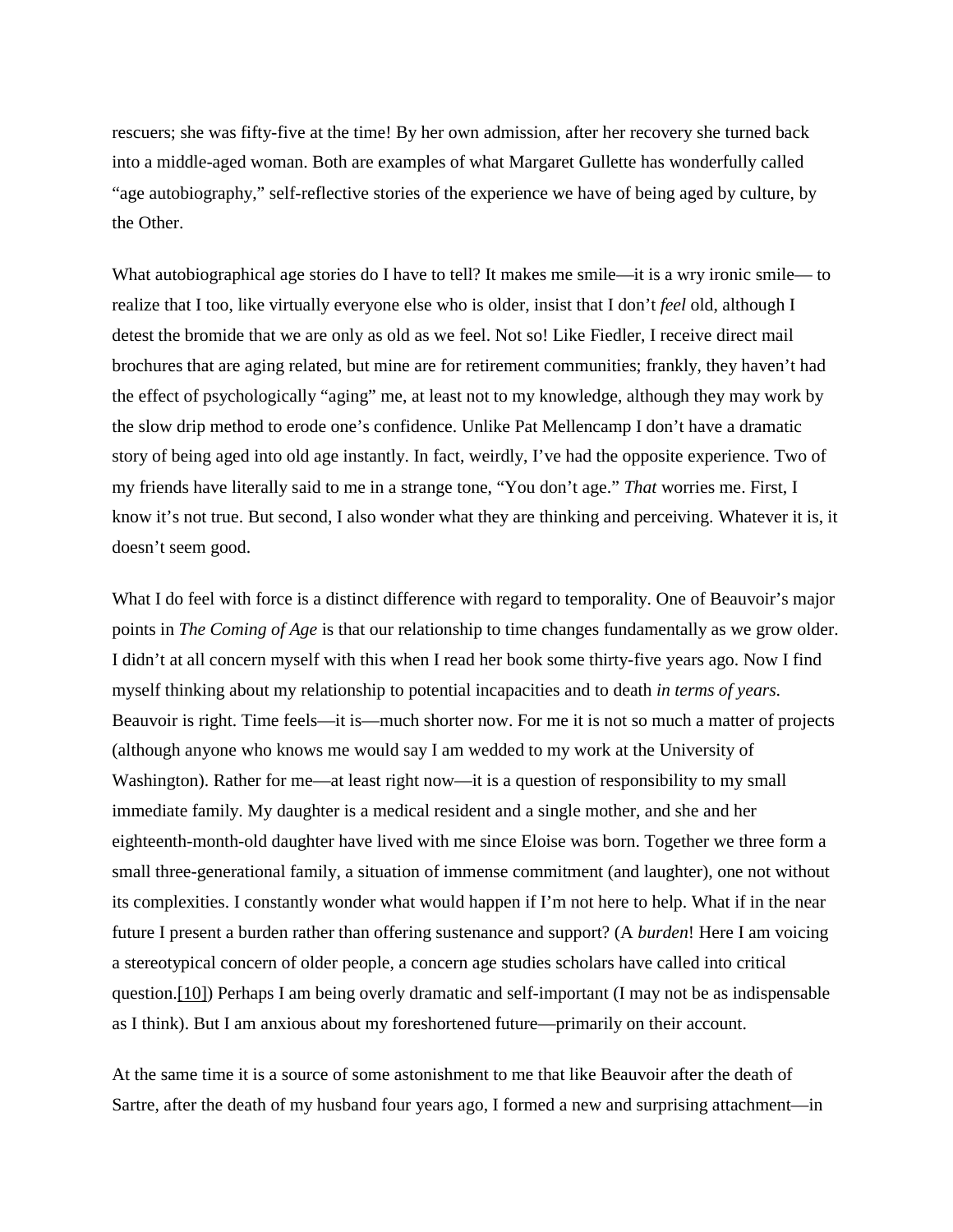my case, to little Eloise. When before I had vaguely imagined grandchildren, they always lived somewhere else; I would visit them and they would visit me. It was never in my vision of the future that I would be a kind of co-parent as a grandmother. But there is it: *the unexpected*. I take *the unexpected* in aging to be Beauvoir's ultimate legacy, with her *experience* complementing and commenting on her theoretical views. *The unexpected.* It can be grim (I have personally witnessed this in my husband's experience with cancer and death). It can also be an opening onto something unexpected!

It is an understatement to remark that in *The Coming of Age* Beauvoir does not much touch on family as a sustaining force when one is old (nor does she discuss the power of faith or the strength of communities of fictive kin). When Beauvoir does reflect on the family, it is primarily in psychoanalytic terms, offering simplistic generalizations, with ambivalence at the fore. Consider, for example, the three paragraphs she devotes in the huge book that is *The Coming of Age* to the subject of grandparenthood, an area in which I am proud to say I now have some experience. On the one hand, Beauvoir introduces the subject with this assertion, "The warmest and happiest feelings that old people experience are those which have to do with their grandchildren" (474). On the other hand, she immediately contradicts this uncharacteristic ode to happiness, explaining that nonetheless a "grandmother's attitude often begins by being markedly ambivalent. If she is hostile to her daughter she is also hostile to the children through whom her daughter asserts herself and escapes from her" (474). What does Beauvoir assert can be expected of these fraught emotional ties? Vexation, rivalry, jealousy, bitterness. Does this resonate with my experience? Absolutely not! Struggles over the division of labor, yes!

Beauvoir's theoretical insights and foundational arguments about aging are profound and illuminating. She correctly insisted that *The Coming of Age* was "revolutionary" because "old age is a problem on which all of the failures of society converge. And that is why it is so carefully hidden.["\[11\]](https://ageculturehumanities.org/WP/rereading-simone-de-beauvoirs-the-coming-of-age/#_edn11) But her one-dimensional generalizations about the experience of aging and old age are dismaying and dispiriting. She writes, "all old people's neuroses have their source in childhood or adolescence" (372). "The old person, for his part, knows that his life is accomplished and that he will never refashion it" (377). Old age "deadens emotion" (400). "Generally speaking the old have no refuge from the emptiness of their lives" (459). "Most old people sink into gloom" (463). We must reject these generalizations. They border on the stereotypes Beauvoir abhorred. At the same time we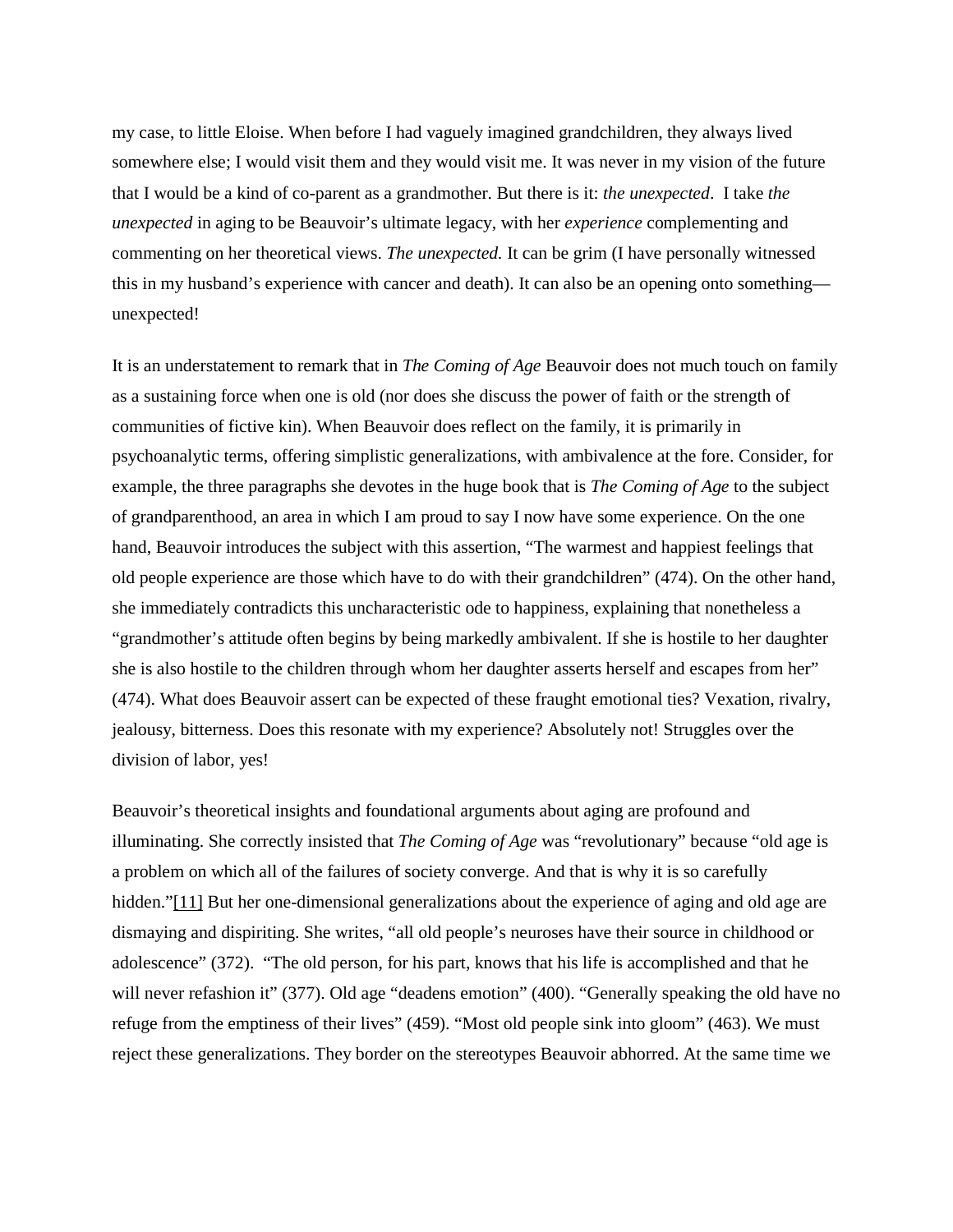must applaud her conviction that we must attend closely to the stories of the experiences that individuals have as they age into old age.

\*

Should our students read *The Coming of Age*? Would I include *The Coming of Age* on a syllabus today? I looked back. I've been saying that I read *The Coming of Age* thirty-five years ago but in fact I read it soon after it was published in translation in 1972. Five years later I included the *entire* book in several courses I had offered on aging for first-year undergraduates at the University of Wisconsin, Milwaukee. I can hardly believe it: one week was devoted to the first half of the book; another to the second half. In addition, in one of the courses I required a five-page critical review essay of *The Coming of Age*. Today I wouldn't even begin to consider the book required reading for undergraduates for many reasons, some of which I have already suggested. In addition it is *way too long*.

Several years ago I designed an interdisciplinary seminar for doctoral students under the title "Age: The Missing Category in Cultural Studies." My purpose was to call attention to the emerging field of age studies; my strategy was to draw people to the study of aging and old age under the Trojan-horse cover of adolescence and middle age. I was proud of my syllabus. There were units devoted to youth subcultures, theories of the life course and life span, theories and histories of generations, shifting representations and meanings of middle age, the body and the youthful structure of the look, and intersections: illness, dependency, and care. It didn't occur to me to include *The Coming of Age* which had by now come to assume the status of an historical document for me. The upshot of the course? It was cancelled because not enough graduate students at the University of Washington signed up. Age continues to be the missing category in cultural studies.

A remark made in passing by the late Robert Butler, a towering and beloved figure in the field of aging in the U.S., has hovered in the back of my mind since I began thinking about *The Coming of Age* for this forum in *Age, Culture, Humanities.* He had invited close colleagues to a two-day meeting on public policy and aging at the International Longevity Center in New York and encouraged them all—gently insisted, really—to meet off-site beforehand to discuss their personal thoughts and feelings about aging into old age. We don't talk enough—or even at all—about our own

\*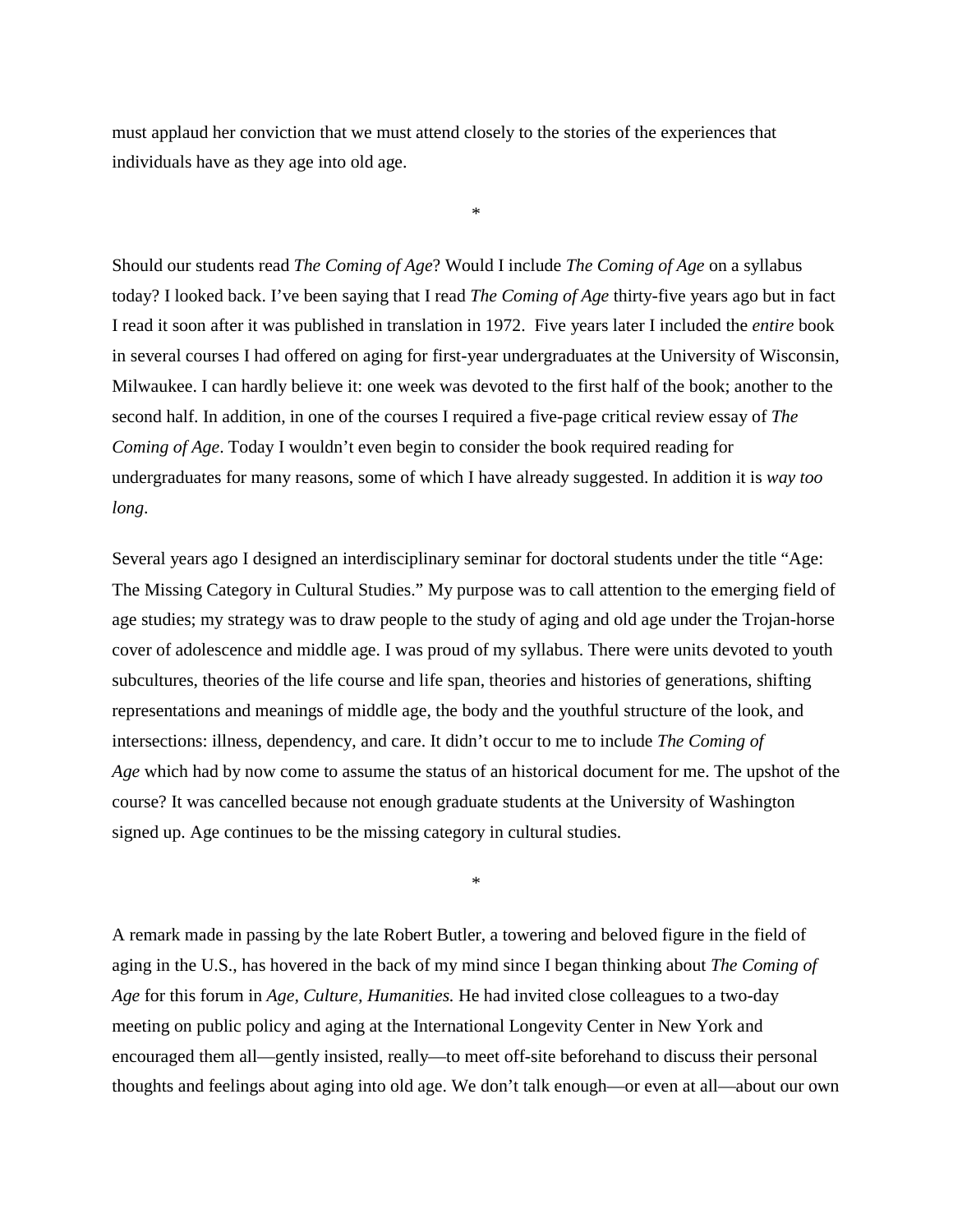sentiments about aging and death, he said, and yet we task ourselves with recommending policy. We need to be as self-aware as possible, he said, we need to talk with each other.

A refrain has run though these pages. I was younger then, I am older now. Butler—he was a generation older—mentioned this to me some fifteen years ago. I was a bit uncomfortable with the idea then. I am seriously entertaining it now.

#### Notes

[\[1\]](https://ageculturehumanities.org/WP/rereading-simone-de-beauvoirs-the-coming-of-age/#_ednref1) In her forthcoming book *Ending Ageism, Or How Not to Shoot Old People*, Margaret Gullette suggests that credit for first articulating crucial aspects of ageism should be attributed to Ralph Waldo Emerson in his essay "Old Age" (xi).

[\[2\]](https://ageculturehumanities.org/WP/rereading-simone-de-beauvoirs-the-coming-of-age/#_ednref2) For Beauvoir, literature serves straightforwardly as historical evidence. For the contemporary period, however, she privileged what she called "documentary evidence," cuttingly dismissing literature as insignificant. "Because of the mass of documentary evidence that we have on the present state of the aged," she writes, "that provided by literature is only of minor interest; and in any case it does not amount to much" (210).

[\[3\]](https://ageculturehumanities.org/WP/rereading-simone-de-beauvoirs-the-coming-of-age/#_ednref3) On *The Coming of Age* see the excellent work of literary scholars Toril Moi and Bethany Ladimer and philosophers Penelope Deutscher and Silvia Stoller. In her introduction to *Simone de Beauvoir's Philosophy of Age: Gender, Ethics, and Time,* Stoller addresses directly the reasons for the neglect of Beauvoir's work on aging. However, even with a renaissance in Simone de Beauvoir studies (largely thanks to the extraordinary work of the philosopher Margaret Simons), it remains the case that *The Coming of Age*, if mentioned at all, is virtually an afterthought. Consider, for example, that the Fullbrooks devote only the last eight pages of their book *Simone de Beauvoir: A Critical Introduction* to *The Coming of Age.*

[\[4\]](https://ageculturehumanities.org/WP/rereading-simone-de-beauvoirs-the-coming-of-age/#_ednref4) Simone de Beauvoir. Wikipedia. Web 21 January 2017.

[\[5\]](https://ageculturehumanities.org/WP/rereading-simone-de-beauvoirs-the-coming-of-age/#_ednref5) If Beauvoir were writing from the vantage point of neoliberal nation-states and global capital today, she would want to extend her Marxian analysis to underscore this contradiction: capitalism rejects the elderly as unproductive but relies on a population that both "produces" savings for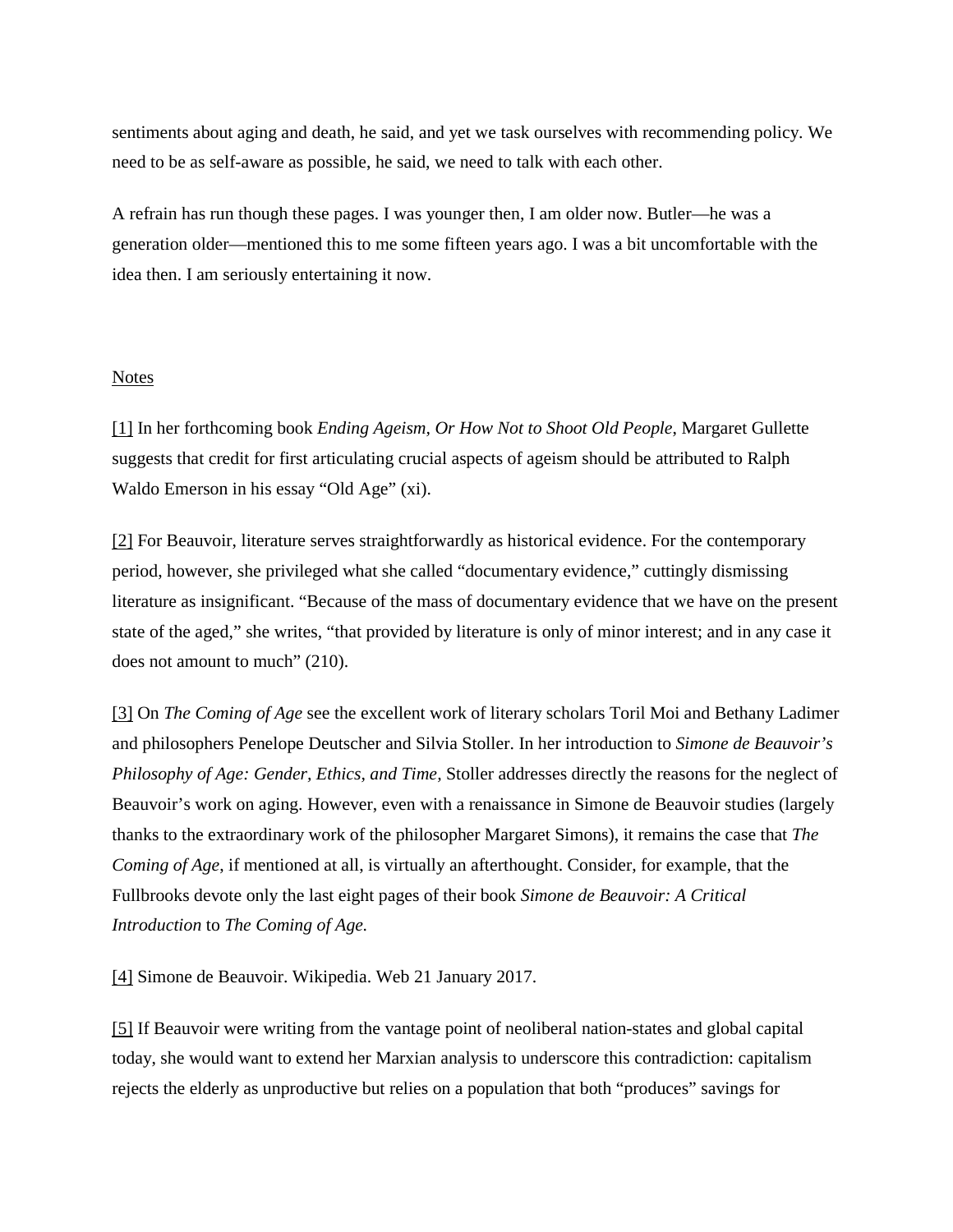retirement that are hence available for investment and, when old, constitutes a large market for all manner of things, including perhaps most prominently healthcare, in particular medications. See Kaushik Sander Rajan's *Pharmocracy* which, although it does not address the case of an aging population, focuses on the hegemony of global biomedicine, in particular the power of global pharmaceutical companies. See also Joseph Dumit's *Drugs for Life*; he develops the concept of surplus health in analogy to Marx's concept of surplus labor.

[\[6\]](https://ageculturehumanities.org/WP/rereading-simone-de-beauvoirs-the-coming-of-age/#_ednref6) This is also the animating impulse of my essay "Simone de Beauvoir: Prospects for the Future of Older Women."

[\[7\]](https://ageculturehumanities.org/WP/rereading-simone-de-beauvoirs-the-coming-of-age/#_ednref7) See also Woodward, "Instant Repulsion: Decrepitude, the Mirror Stage, and the Literary Imagination"

and "Reminiscence, Identity, Sentimentality: Simone de Beauvoir and the Life Review."

[\[8\]](https://ageculturehumanities.org/WP/rereading-simone-de-beauvoirs-the-coming-of-age/#_ednref8) Oliver Davis 363. Davis argues in his introduction to *A Walk through the Land of Old Age* that the film provides us with the opportunity to see Simone de Beauvoir presenting herself as an older woman well aware of her immense privilege. A DVD of *Promenade* can be found in the Bibliothèque national de France; it is listed as being edited and distributed by the Centre audiovisual Simone de Beauvoir in Paris in 2014. For a brief clip from *Promenade* see [http://base.centre-simone](http://base.centre-simone-de-beauvoir.com/DIAZ-510-750-0-0.html)[de-beauvoir.com/DIAZ-510-750-0-0.html.](http://base.centre-simone-de-beauvoir.com/DIAZ-510-750-0-0.html) A long interview of Simone de Beauvoir by Jean-Louis Servan-Schreiber in 1975 can be found on YouTube.

[\[9\]](https://ageculturehumanities.org/WP/rereading-simone-de-beauvoirs-the-coming-of-age/#_ednref9) See Woodward, "Performing Age, Performing Gender."

[\[10\]](https://ageculturehumanities.org/WP/rereading-simone-de-beauvoirs-the-coming-of-age/#_ednref10) Margaret Gullette, for example, astutely points out in mainstream media in the U.S. a worrisome shift in the meaning of "burden" "from hard caregiving work to the person for whom the work is done" (forthcoming).

[\[11\]](https://ageculturehumanities.org/WP/rereading-simone-de-beauvoirs-the-coming-of-age/#_ednref11) Qtd. in Bair 540.

### Works Cited

Bair, Deirdre. *Simone de Beauvoir: A Biography.* New York: Simon and Schuster, 1990.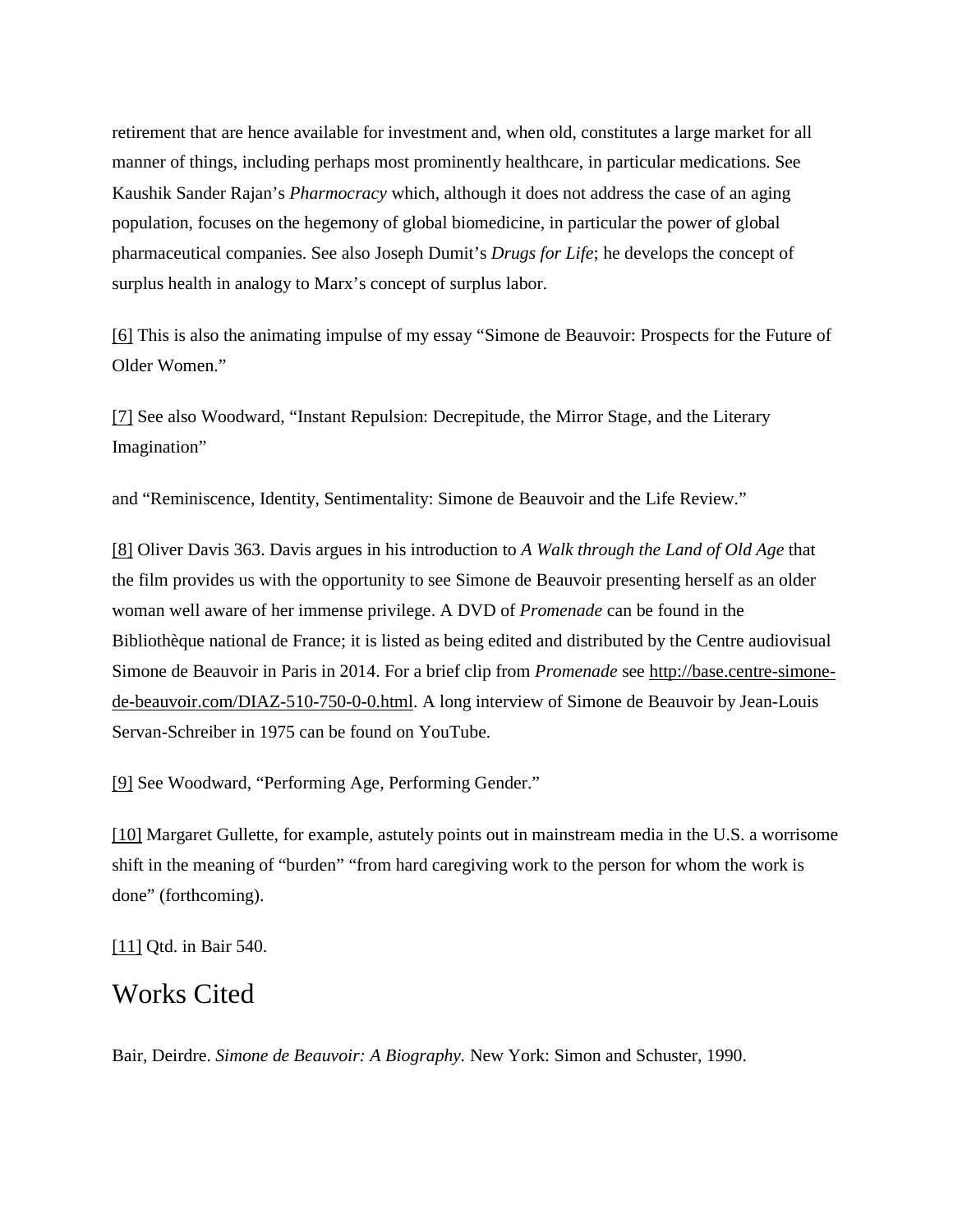Beauvoir, Simone de. *The Coming of Age.* 1970. Trans. Patrick O'Brian. New York: W.W. Norton, 1996.

Davis, Oliver. "A Walk through the Land of Old Age" (*Promenade au pays de la vieillesse). Simone de Beauvoir: Political Writings.* Ed. Margaret A. Simons, Marybeth Timmermann, and Sylvie Le Bon de Beauvoir. Champaign: U of Illinois P, 2014. 329-64.

Deutscher, Penelope. *The Philosophy of Simone de Beauvoir: Ambiguity, Conversion, Resistance.* New York: Cambridge UP, 2008.

Dumit, Joseph. *Drugs for Life: How Pharmaceutical Companies Define Our Health*. Durham, NC: Duke UP, 2012.

Felski, Rita. *Uses of Literature.* Malden, MA: Blackwell, 2008.

Fiedler, Leslie. "More Images of Eros and Old Age: The Damnation of Faust and the Fountain of Youth." *Memory and Desire: Aging—Literature—Psychoanalysis*. Ed. Kathleen Woodward and Murray M. Schwartz. Bloomington: Indiana UP, 1986. 37-50.

Fullbrook, Edward, and Kate Fullbrook. *Simone de Beauvoir: A Critical Introduction.* Malden, MA: Polity Press, 1998.

Gullette, Margaret Morganroth. *Ending Ageism, Or How Not to Shoot Old People.* New Brunswick, NJ: Rutgers UP, forthcoming.

\_\_\_\_\_. "From Life Storytelling to Age Autobiography. *Journal of Aging Studies* 17 (2003): 101-11.

Ladimer, Bethany. *Colette, Beauvoir, and Duras: Age and Women Writers.* Gainesville, FL: U of Florida P, 1999.

Mellencamp, Patricia. "From Anxiety to Equanimity: Crisis and Generational Continuity on TV, at the Movies, in Life, in Death." *Figuring Age: Women, Bodies, Generations.* Ed. Kathleen Woodward. Bloomington: Indiana UP, 1999. 310-28.

Moi, Toril. *Simone de Beauvoir: The Making of an Intellectual Woman.* New York: Oxford UP, 2008.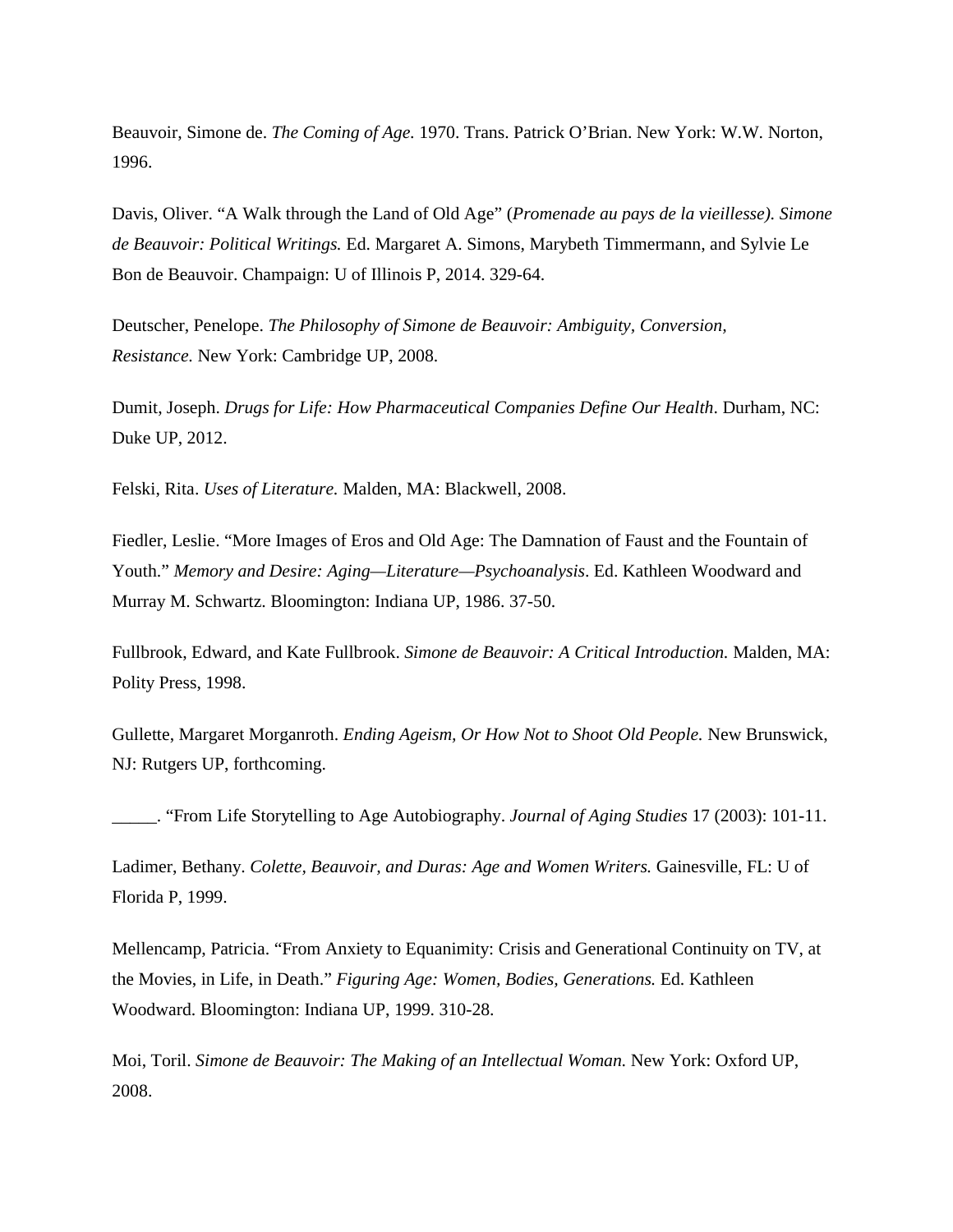*Promenade au pays de la vieillesse.* Dir. Marianne Arhne. 1974.

Rajan, Kaushik Sander. *Pharmacracy: Value, Politics, and Knowledge in Global Biomedicine.* Durham, NC: Duke UP, 2017.

Schwartzer, Alice. *Simone de Beauvoir Aujourd'hui: Entretiens.* Paris: Mercure de France, 1984.

Simons, Margaret A., Marybeth Timmermann, and Sylvie Le Bon de Beauvoir, Ed. *Simone de Beauvoir: Political Writings.* Champaign: U of Illinois P, 2014. 329-64.

Spacks, Patricia. *On Rereading.* Cambridge, MA: Belknap P of Harvard UP, 2011.

Stoller, Silvia, Ed. *Simone de Beauvoir's Philosophy of Age: Gender, Ethics, and Time.* Berlin: De Gruyter, 2014.

Woodward, Kathleen. "Instant Repulsion: Decrepitude, the Mirror Stage, and the Literary Imagination." *Kenyon Review* 5.4 (Fall 1983): 43-66.

\_\_\_. "Performing Age, Performing Gender." *National Women Studies Association Journal* 18.1 (2006): 162-89.

\_\_\_. "Reminiscence, Identity, Sentimentality: Simone de Beauvoir and the Life Review." *Journal of Gerontological Social Work* 12.3-4 (1988): 25-46.

\_\_\_. "Simone de Beauvoir: Aging and Its Discontents." *The Private Self: Theory and Practice of Women's Autobiographical Writings.* Ed. Shari Benstock. Chapel Hill: U of North Carolina P, 1988. 90-113.

\_\_\_. "Simone de Beauvoir: Prospects for the Future of Older Women*," Generations* 17.2 (1993): 23- 26.

## About the Author

Kathleen Woodward is Lockwood Professor in the Humanities and Professor of English at the University of Washington, where she directs the Simpson Center for the Humanities. She is the author and editor of many books, including *Statistical Panic: Cultural Politics and Poetics of*